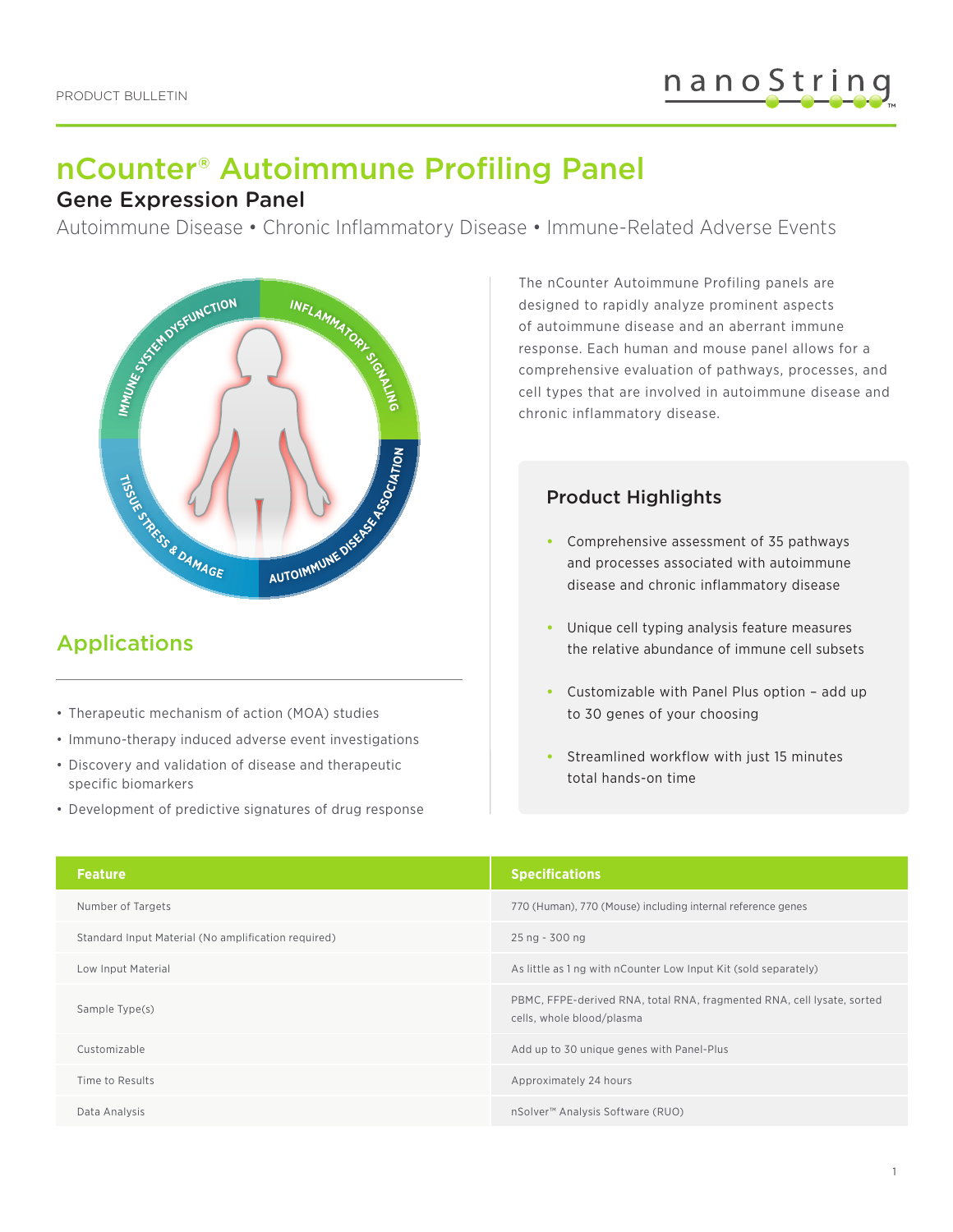### Autoimmune Profiling Panel Functional Annotations

The 35 pathways and processes in this panel provide a comprehensive view into immune system dysfunction in autoimmune disease and treatment-induced adverse immune events.

| Autoantigens                         | Apoptosis                       | Autophagy                   | <b>B-Cell Receptor Signaling</b>              | Chemokine Signaling              | Complement System                   |
|--------------------------------------|---------------------------------|-----------------------------|-----------------------------------------------|----------------------------------|-------------------------------------|
| Cytosolic DNA<br>Sensing             | Cytotoxicity                    | Endothelial<br>Activation   | Epigenetics and<br>Transcriptional regulation | Fc Receptors and<br>Phagocytosis | Growth Factor<br>Signaling          |
| Immunometabolism                     | Inflammasomes                   | Interleukin-12<br>Signaling | Other Interleukin Signaling                   | Lymphocyte<br>Trafficking        | MHC Class   Antigen<br>Presentation |
| MHC Class II Antigen<br>Presentation | mTOR                            | NF-kB Signaling             | <b>NLR Signaling</b>                          | Oxidative Stress                 | T-cell Checkpoint<br>Signaling      |
| T-cell Receptor<br>Signaling         | TGF-Beta Signaling              | Th1 Differentiation         | Th <sub>2</sub> Differentiation               | Th <sub>17</sub> Differentiation | <b>Th17 Mediated Biology</b>        |
| <b>TNF Family Signaling</b>          | Toll Like Receptor<br>Signaling | Treg Differentiation        | Type   Interferon Signaling                   | Type II Interferon<br>Signaling  |                                     |

### Immune Cell Profiling

The Autoimmune Profiling Panels provide unique cell profiling data to measure the relative abundance of immune cell types<sup>1</sup>. The table below summarizes each cell type represented by gene content in the panel, as qualified through biostatistical approaches and selected literature in the field of immunology.

#### Relative Cell Type Abundance

| <b>Cell Type</b> | <b>Associated Human Genes</b> | <b>Associated Mouse Genes</b> |
|------------------|-------------------------------|-------------------------------|
| <b>B</b> cells   | $\overline{9}$                | $\,8\,$                       |
| CD45             |                               | $\overline{1}$                |
| CD8 T cells      | $\overline{2}$                | $\overline{2}$                |
| Cytotoxic Cells  | 10                            | 9                             |
| Dendritic Cells  | 3                             | $\overline{3}$                |
| Exhausted CD8    | $\overline{4}$                | $\overline{4}$                |
| Macrophages      | $\overline{4}$                | $\overline{4}$                |
| Mast cells       | $\overline{4}$                | 3                             |
| Neutrophils      | 6                             | 5                             |
| NK CD56dim cells | 3                             | $\overline{2}$                |
| NK Cells         | $\overline{2}$                | $\overline{1}$                |
| T cells          | 6                             | 6                             |
| Th1 Cells        |                               | $\overline{1}$                |
| Treg             | $\overline{1}$                | $\overline{1}$                |

1 Danaher P. et al. Gene expression markers of Tumor Infiltrating Leukocytes JITC 2017

To view the complete gene lists for either the Human or Mouse Autoimmune Profiling Panels, visit: **www.nanostring.com/aiprofiling**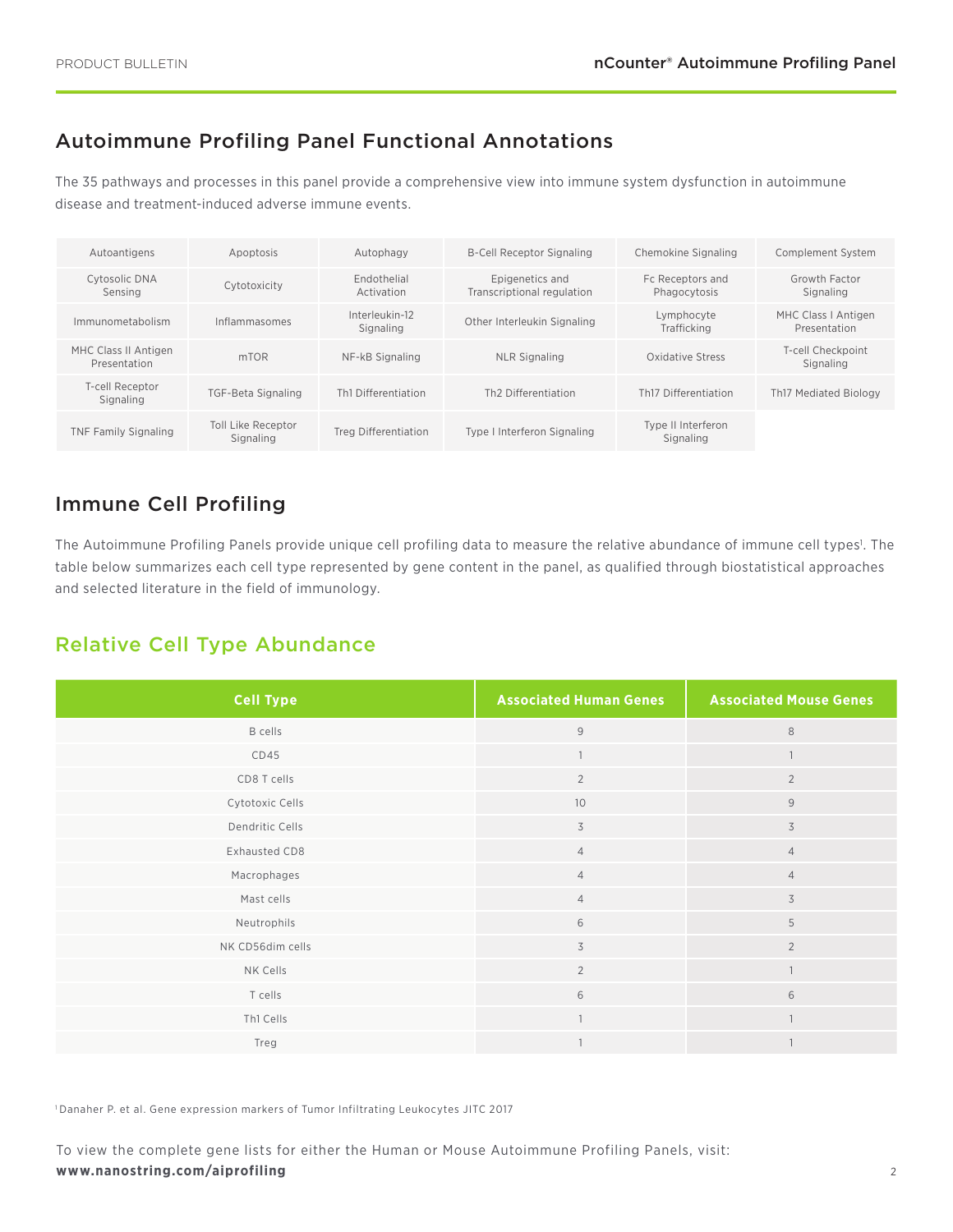#### Autoimmune Disease and Chronic Inflammatory Disease

The Autoimmune Profiling Panel is designed to encompass adaptive and innate immune system dysfunction associated with six of the most common and debilitating autoimmune diseases. The table below describes the six conditions that were emphasized in creating this panel, along with induced adverse immune events. While this panel was designed around these 6 diseases, it will provide powerful immune system information for the research of any autoimmune or chronic inflammatory disease.

| <b>Condition</b>                  | <b>Description</b>                                                                                                                                                      |
|-----------------------------------|-------------------------------------------------------------------------------------------------------------------------------------------------------------------------|
| Rheumatoid Arthritis              | Chronic inflammatory disorder that impacts the lining of joints                                                                                                         |
| <b>Inflammatory Bowel Disease</b> | Chronic inflammation of the digestive tract                                                                                                                             |
| Type 1 Diabetes                   | Autoimmune disease where the immune system mistakenly attacks the insulin-producing cells of the pancreas                                                               |
| Multiple Sclerosis                | Demyelinating disease that disrupts communication within the nervous system                                                                                             |
| Systemic Lupus<br>Erythematosus   | Chronic inflammatory disease that manifests systemically throughout the body                                                                                            |
| Psoriasis                         | Immune-mediated disease that causes skin cells to rapidly build up on the surface of the skin                                                                           |
| Induced Adverse Immune<br>Events  | Certain treatments and infections have been reported to interfere with the immune system and induce a series of autoimmune<br>disease or adverse immune-related events. |

# Targets for Approved and Investigational Therapies

Content in the Autoimmune Profiling Panel includes targets for more than 30 approved and investigational therapies for autoimmune and chronic inflammatory diseases.

| <b>Therapeutic Target Categories</b>         |                                                 |  |
|----------------------------------------------|-------------------------------------------------|--|
| Type I and II Interferons                    | Innate and Adaptive Immune-Related Interleukins |  |
| Tumor Necrosis Factor (TNF)                  | Toll-like Receptors                             |  |
| <b>B</b> cell Targets                        | Immune Cell Signaling                           |  |
| Immune Checkpoint and Co-Stimulatory Targets | Other Immunomodulatory Agents                   |  |